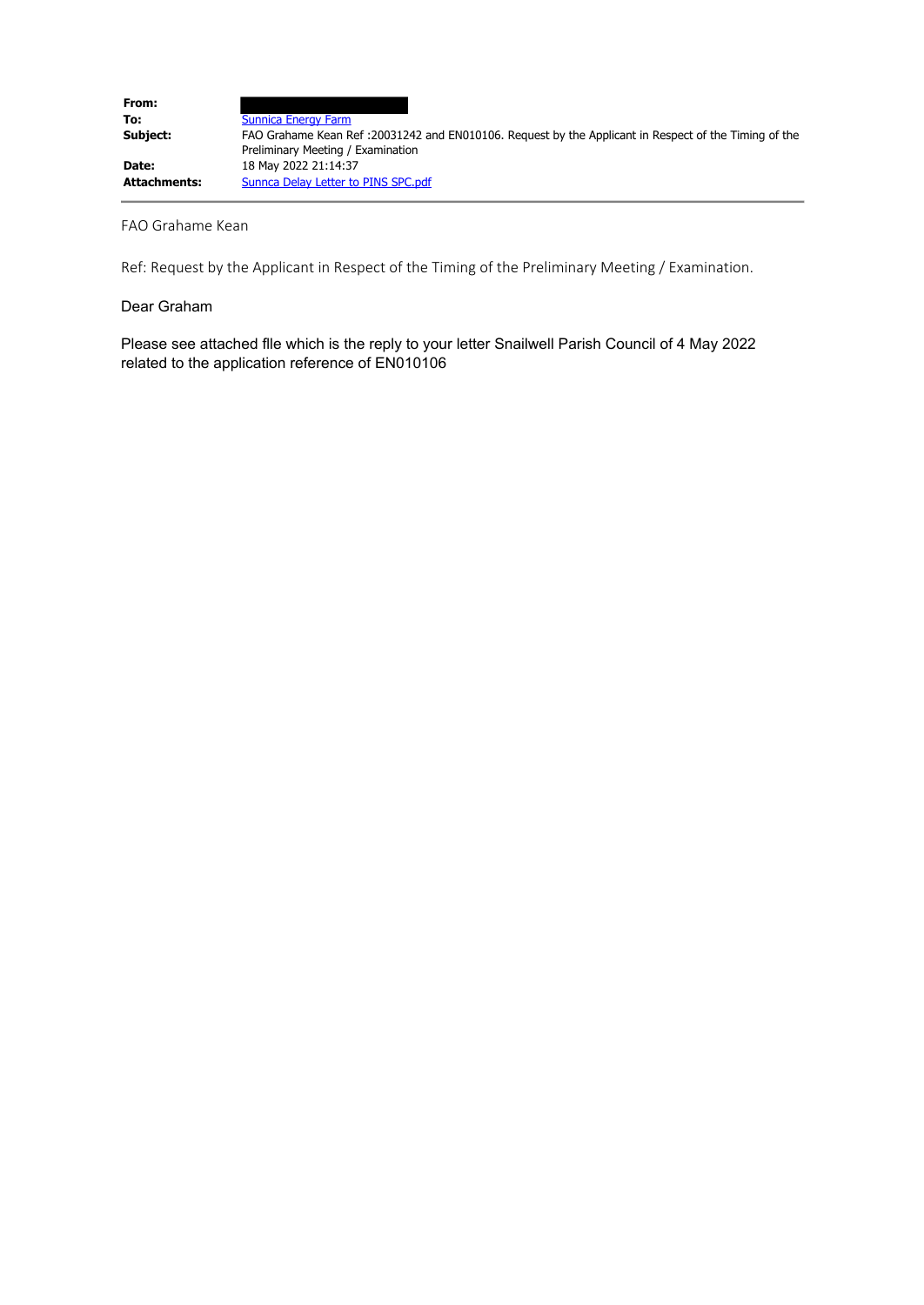

# **Snailwell Parish Council**

Your Ref: EN010106

Unique Ref: 20031242

Date : 18 May 2022

Dear Grahame Kean

## **Planning Act 2008 (as amended)**

**Application by Sunnica Ltd for an Order Granting Development Consent for the Sunnica Energy Farm (the DCO Application)** 

# **Response to a Request by the Applicant in Respect of the Timing of the Preliminary Meeting / Examination**

Thank you for your letter of 22 April 2022 notifying us and requesting a response to two specific matters arising from the Request by the Applicant in Respect of the Timing of the Preliminary Meeting / Examination.

The first issue you listed is :-

## **The issue of whether the Preliminary Meeting should be delayed until mid-July 2022**

With specific reference to National Grid Electricity Transmission Plc Relevant Representation received by you on 17 March 2022 from Eversheds Sutherland acting for National Grid Electricity Transmission Plc stating that " **As has been communicated to the Promoter, the Option 1 connection is not technically feasible given the amount of land now required by the Promoter ".** The same statement was quoted in a letter of 28 April 2022 by Pinsent Masons who represent Sunnica Ltd in paragraph 1.3.

Sunnica Ltd have evidently informed National Grid Electricity Transmission Plc at some point, as yet not given, that they need more land than is available in Option 1. The technical reason is also not given. It seems inconceivable that Sunnica Ltd discovered this matter at such a late stage, given the timescale expended to reach this point in the NSIP process. Sunnica Ltd has submitted its application to be granted a DCO and it would appear that Sunnica Ltd has overlooked the "**amount of land**" required at the time of submitting their request for grant of a DCO or miscalculated or increased the specification of the entire project resulting in more equipment to be accommodated than Sunnica Ltd initially determined for installation on the site outlined in Option 1.

We conclude that the delay to the Examination process is procedurally unfair and be thrown out as a direct consequence of the failure of Sunnica Ltd to determine its specific requirements for the installation and for land area to place it in. It is clear that more land was needed than is available on the proposed site in Option 1. Surely it is essential that